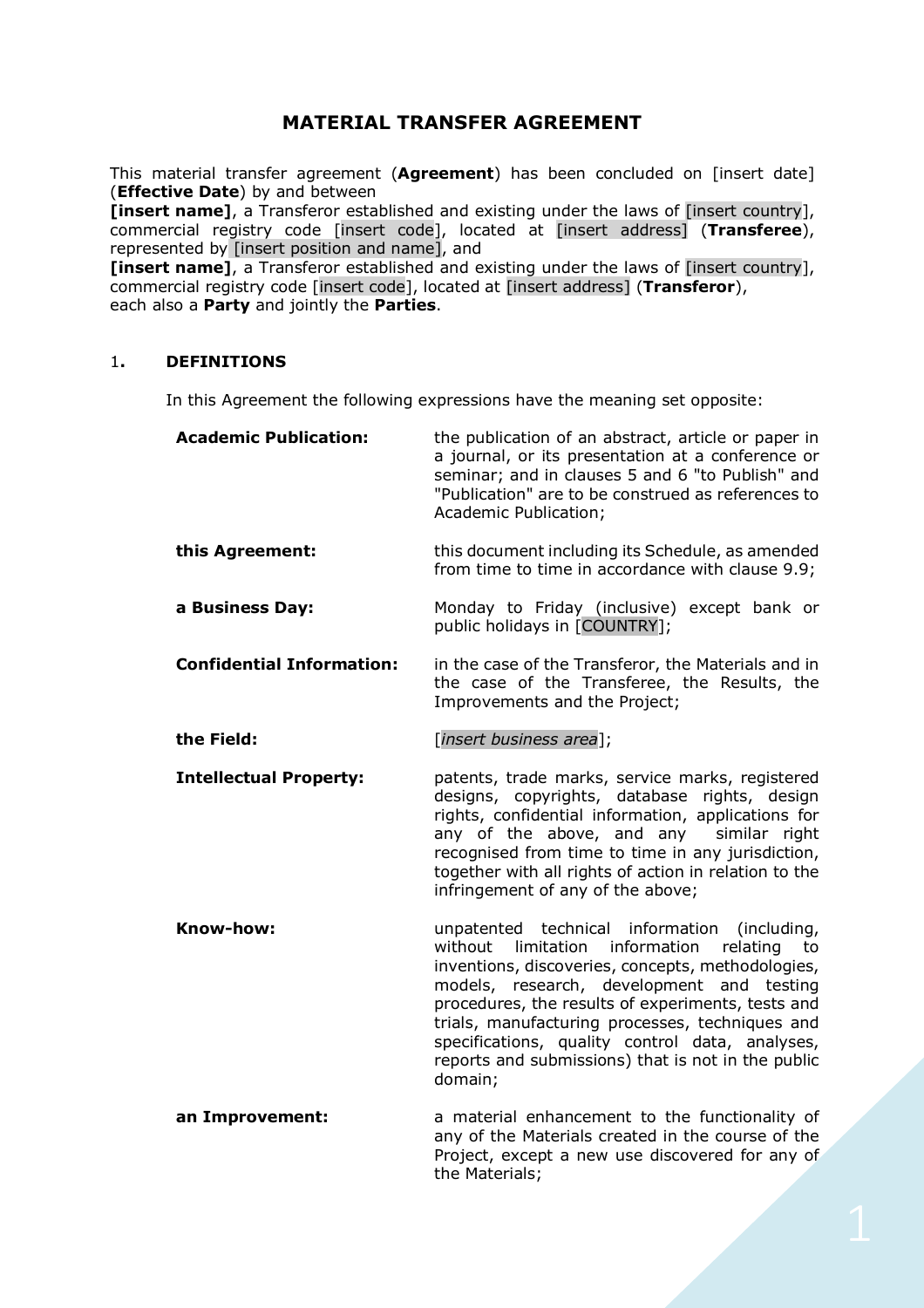| the Materials:              | the materials described in Part A of the Schedule<br>and all Know-how supplied by the Transferor to<br>the Transferee relating to any of the Materials;                                                                            |
|-----------------------------|------------------------------------------------------------------------------------------------------------------------------------------------------------------------------------------------------------------------------------|
| the Price:                  | [insert amount] EUR;]                                                                                                                                                                                                              |
| the Principal Investigator: | [insert name];                                                                                                                                                                                                                     |
| the Project:                | the academic research project(s) described in<br>Part B of the Schedule;                                                                                                                                                           |
| the Results:                | all information, Know-how, results, inventions,<br>software and other Intellectual Property (except<br>an Improvement) identified or first reduced to<br>practice or writing as a result of using the<br>Materials in the Project; |
| the Term:                   | [insert figure] [months][years] beginning on the<br>date of this Agreement, or the end of the Project<br>(whichever is earlier); and                                                                                               |
| the Territory:              | [worldwide] OR [insert geographical area].                                                                                                                                                                                         |

#### 2. **TERMS AND CONDITIONS FOR USE**

- 2.1 The Transferor will provide the Materials to the Transferee on the terms and conditions of this Agreement.
- 2.2 The Transferee will use the Materials only for the Project, and not for any commercial purpose or commercially-sponsored research (even if these activities are being pursued in the Transferee's laboratory) without first obtaining the Transferor's written consent.
- 2.3 The Transferee will not supply the Materials to any person, except the Principal Investigator and people under the Principal Investigator's direct supervision, or allow them to be removed from the Transferee's premises unless it first obtains the Transferor's written consent.
- 2.4 The Transferee will use the Materials in accordance with all applicable laws, regulations, and governmental guidelines.
- 2.5 The Transferee will provide the Transferor with [monthly][annual][quarterly] reports summarising the progress of the use of the Materials in the Project and a final report within [X] months after the completion of the use of the Materials in the Project and a copy of all of the Results and Improvements.
- 2.6 The Term may be extended only by the written agreement of the Transferor and the Transferee.

#### 3. **PAYMENT**

The Transferee will pay the Transferor the Price in full on the date of this Agreement. All amounts payable to the Transferor under this Agreement are exclusive of VAT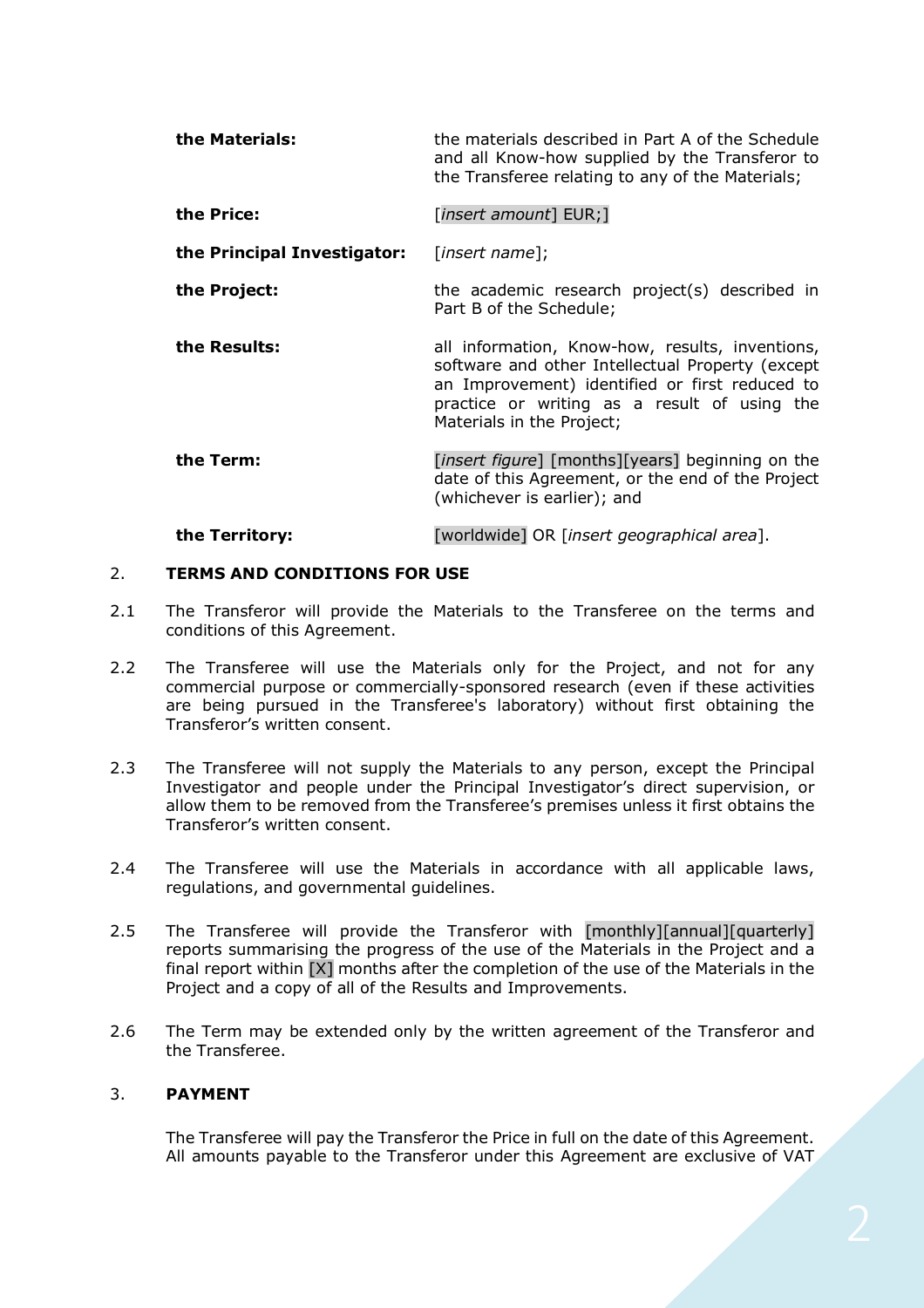(or any similar tax) which the Transferee will pay at the rate from time to time prescribed by law.

## 4. **USE AND EXPLOITATION OF INTELLECTUAL PROPERTY**

- 4.1 No licence under any Intellectual Property owned or controlled by the Transferor is granted or implied by this Agreement other than the right for the Transferee to have possession of, and use, the Materials in accordance with the terms of this Agreement.
- 4.2 The Transferee will own the Intellectual Property in the Results, and may take such steps as it may decide from time to time, and at its own expense, to register and maintain any protection for that Intellectual Property, including filing and prosecuting patent applications for any of the Results.
- 4.3 The Transferor will own the Intellectual Property in the Improvements and may take such steps as it may decide from time to time, and at its own expense, to register and maintain any protection for that Intellectual Property, including filing and prosecuting patent applications for any of the Improvements.
- 4.4 Where any third party such as a student or contractor is involved in the Project, the Transferee or the party engaging that contractor (as the case may be) will ensure that that student and that contractor assign any Intellectual Property they may have in the Results and in the Improvements in order to be able to give effect to the provisions of this clause 4.
- 4.5 The Transferee will notify the Transferor promptly after identifying any Result or any Improvement that the Transferee believes is patentable, and will supply the Transferor with copies of that Result or Improvement as the case may be. The Transferee will notify other Results and Improvements to the Transferor in the reports provided under clause 2.5.
- 4.6 The Transferee grants to the Transferor a non-exclusive, indefinite licence to use the Intellectual Property in any of the Results for any purpose within the Field in the Territory.
- 4.7 The Transferor grants the Transferee a royalty-free, non-exclusive licence to use the Improvements for the purpose of carrying out the Project, but for no other purpose. The Transferee may not grant any sub-licence to use the Improvements.

## **5. ACADEMIC PUBLICATION**

- 5.1 Any employee or student of the Transferee (whether or not involved in the Project) may, provided the Transferee has not received a Confidentiality Notice under clause 5.2:
	- 5.1.1 discuss work undertaken as part of the Project in Transferee seminars, tutorials and lectures; and
	- 5.1.2 Publish any of the Results and any of the Improvements.
- 5.2 The Transferee will submit to the Transferor, in writing, details of any Results or Improvements that any employee or student of the Transferee intends to Publish, at least  $[X]$  days before the date of the proposed Publication. The Transferor may, by giving written notice to the Transferee (a Confidentiality Notice) require the Transferee to delay the proposed Publication for a maximum of [X] months after receipt of the Confidentiality Notice if, in the Transferor's reasonable opinion, that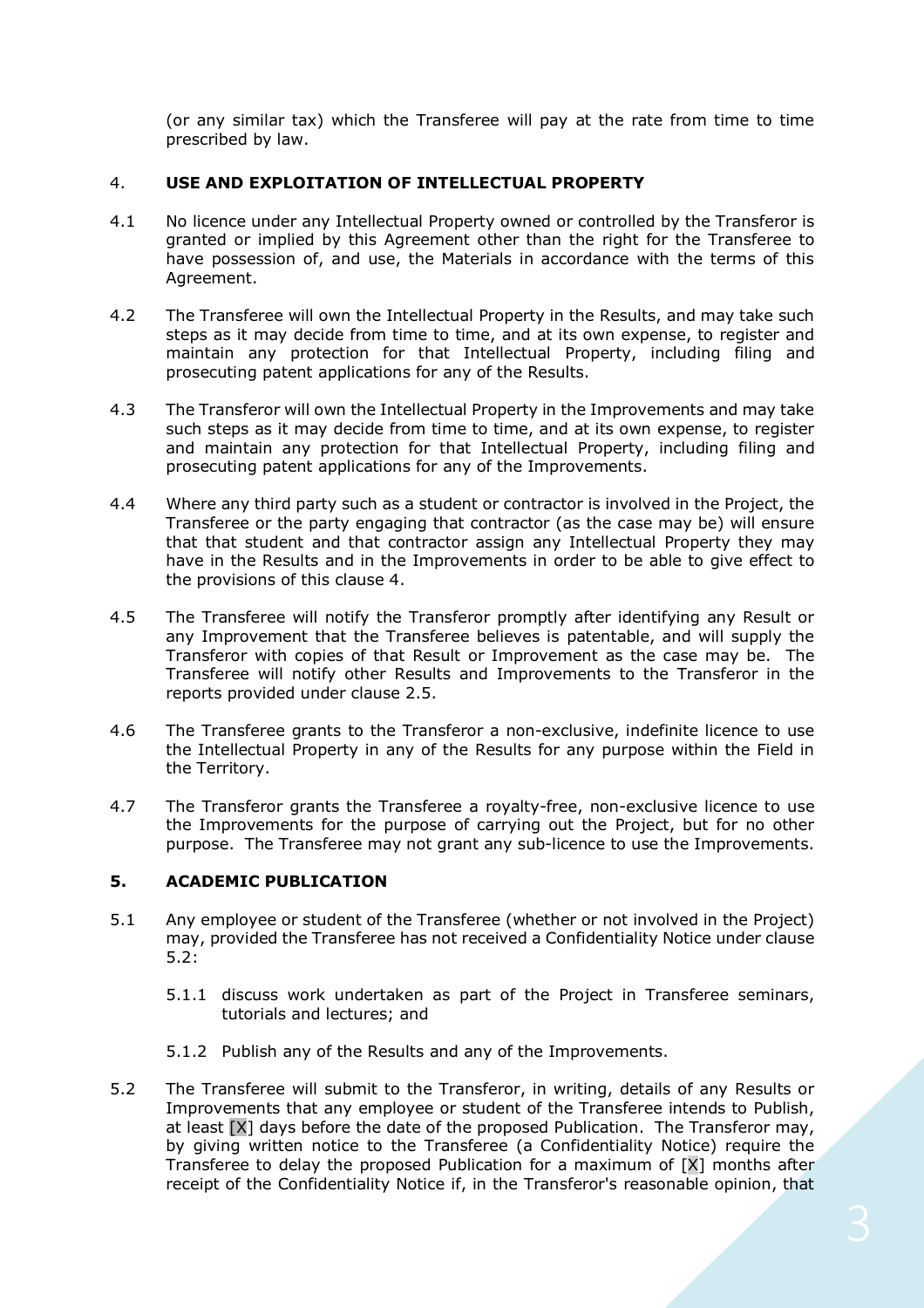delay is necessary in order to seek patent or similar protection for any of the Results or Improvements that are to be Published. The Transferor must give that Confidentiality Notice within [X] days after the Transferor receives details of the proposed Publication. If the Transferee does not receive a Confidentiality Notice within that period, its employee or student may proceed with the proposed Publication.

#### 6. **CONFIDENTIALITY**

- 6.1 Subject to clause 5, neither party will [, either during the Term or for  $[X]$  years after the end of the Term,] disclose to any third party, nor use for any purpose except as expressly permitted by this Agreement, any of the other party's Confidential Information.
- 6.2 Neither party will be in breach of any obligation to keep any information confidential or not to disclose it to any other party to the extent that it:
	- 6.2.1 is known to the party making the disclosure before its receipt from the other party, and not already subject to any obligation of confidentiality to the other party;
	- 6.2.2 is or becomes publicly known without any breach of this Agreement or any other undertaking to keep it confidential;
	- 6.2.3 has been obtained by the party making the disclosure from a third party in circumstances where the party making the disclosure has no reason to believe that there has been a breach of an obligation of confidentiality owed to the other party;
	- 6.2.4 has been independently developed by the party making the disclosure;
	- 6.2.5 is disclosed pursuant to the requirement of any law or regulation; or
	- 6.2.6 is approved for release in writing by an authorised representative of the other party.
- 6.3 The Transferee will not be in breach of any obligation to keep any information confidential, or not to disclose it to any third party, by Publishing any of the same if the Transferee has followed the procedure in clause 5.2 and has received no Confidentiality Notice within the period stated in that clause.

## 7. **LIMITATION OF LIABILITY**

- 7.1 The Materials are experimental in nature and the Transferor makes no representation and gives no warranty, condition or undertaking in relation to them. Without limiting the foregoing, the Transferor gives no warranty or condition that the Materials and their use will not infringe any third-party rights or that they have been tested for and are free from pathogens that they are viable, safe, or non-toxic.
- 7.2 Neither party accepts any responsibility for any use which may be made by the other party of any of the Results or the Improvements, nor for any reliance which may be placed on any Results or Improvements, nor for advice or information given in connection with any Results or Improvements.
- 7.3 Subject to clause 7.5, the liability of either party to the other for any breach of this Agreement, any negligence or arising in any other way out of the subject matter of this Agreement, the Project, the Results and the Improvements, will not extend to any indirect damages or losses, or any loss of profits, loss of revenue, loss of data,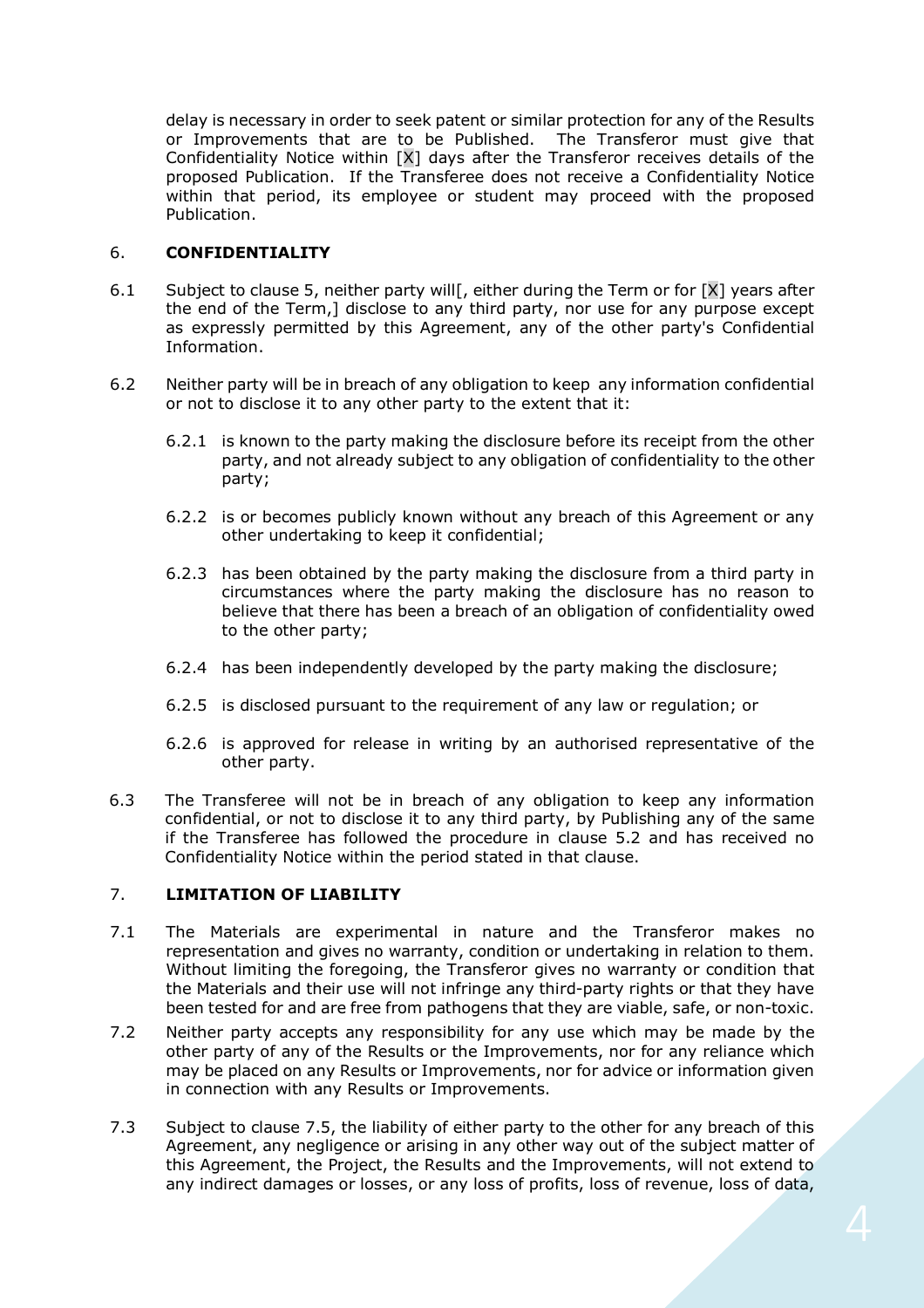loss of contracts or opportunity, whether direct or indirect, even if even if the party bringing the claim has advised the other of the possibility of those losses or if they were within the other party's contemplation.

- 7.4 Subject to clause 7.5, the aggregate liability of each party to the other for all and any breaches of this Agreement, any negligence or arising in any other way out of the subject matter of this Agreement, the Project, the Results and the Improvements, will not exceed [*insert amount*].
- 7.5 Nothing in this Agreement limits or excludes either party's liability for:
	- 7.5.1 death or personal injury;
	- 7.5.2 any fraud or for any sort of liability that, by law, cannot be limited or excluded; or
	- 7.5.3 any loss or damage caused by a deliberate breach of this Agreement.
- 7.6 The express undertakings and warranties given by the parties in this Agreement are in lieu of all other warranties, conditions, terms, undertakings and obligations, whether express or implied by statute, common law, custom, trade usage, course of dealing or in any other way. All of these are excluded to the fullest extent permitted by law.

## 8. **TERMINATION**

- 8.1 Either party may terminate this Agreement with immediate effect by giving notice to the other party if:
	- 8.1.1 the other party is in breach of any provision of this Agreement and (if it is capable of remedy) the breach has not been remedied within  $[X]$  days after receipt of written notice specifying the breach and requiring its remedy; or
	- 8.1.2 the other party becomes insolvent, or if an order is made or a resolution is passed for its winding up (except voluntarily for the purpose of solvent amalgamation or reconstruction), or if an administrator, administrative receiver or receiver is appointed over the whole or any part of the other party's assets, or if the other party makes any arrangement with its creditors.
- 8.2 Unless terminated under clause 8.1, this Agreement, and the Transferee's right to use the Materials, will come to an end on the expiry of the Term.
- 8.3 On the termination or expiry of this Agreement the Transferee will, at its expense, [return the Materials to the Transferor at such address as the Transferor may notify to the Transferee for that purpose][destroy the Materials and certify to the Transferor that this has been done].
- 8.4 Clauses 1, 4 (except clause 4.7 if the Transferee terminates this Agreement under clause 8.1),  $\overline{5}$ , 6, 7, 8.3, 8.4 and 9 will survive the expiry of the Term or the termination of this Agreement for any reason and continue indefinitely.

## 9. **GENERAL**

9.1 **Notices:** Any notice to be given under this Agreement must be in writing, may be delivered to the other party by any of the methods set out in the left hand column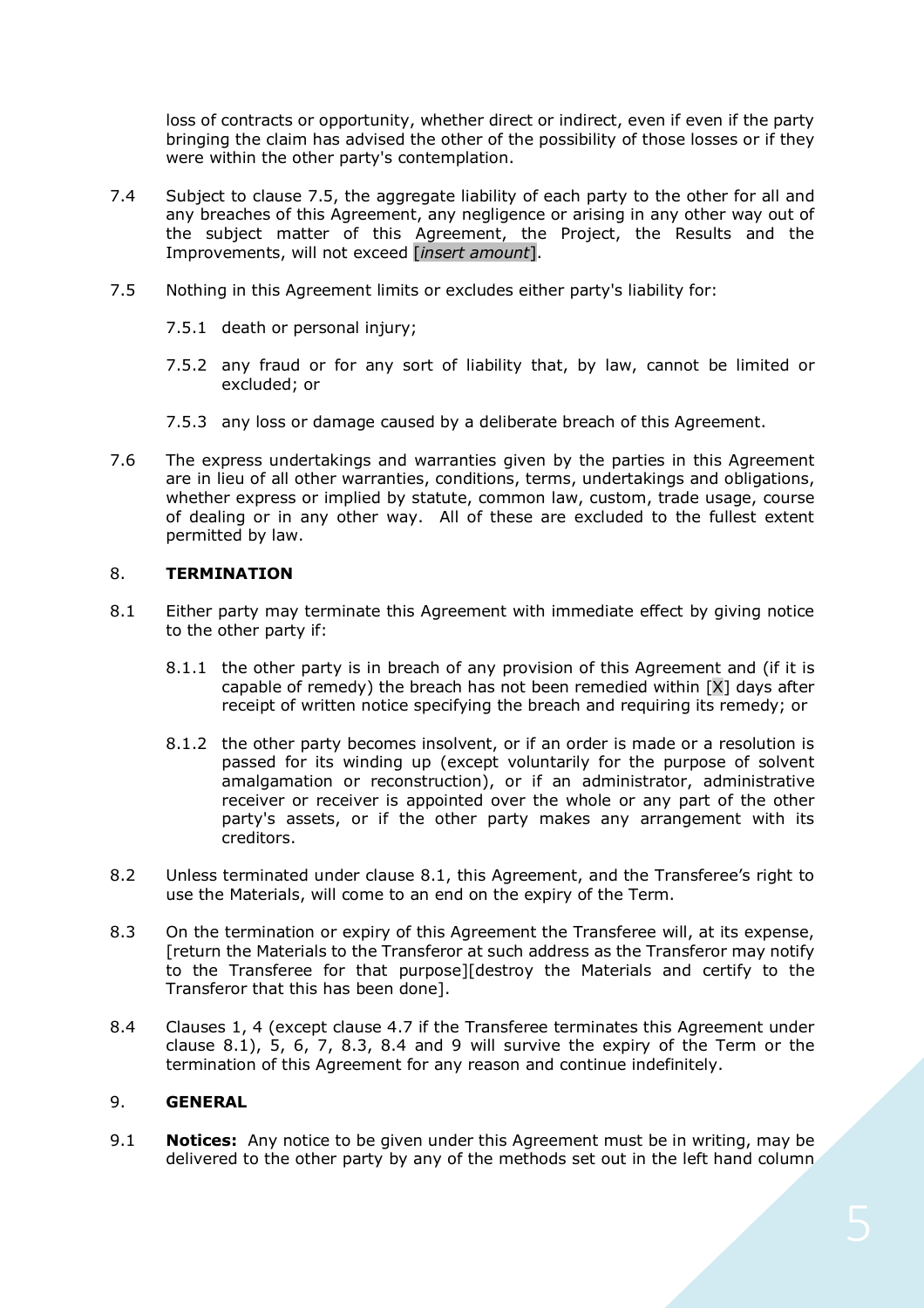below, and will be deemed to be received on the corresponding day set out in the right hand column:

| <b>Method of service</b> | Deemed day of receipt                                                                                                    |
|--------------------------|--------------------------------------------------------------------------------------------------------------------------|
| By hand or courier       | the day of delivery                                                                                                      |
| By e-mail                | the next Business Day after sending or, if<br>sent before 16.00 (sender's local time) on<br>the Business Day it was sent |

The parties' respective representatives for the receipt of notices are, until changed by notice given in accordance with this clause, as follows:

| <b>For the Transferee:</b> | <b>For the Transferor:</b> |
|----------------------------|----------------------------|
| Name:                      | Name:                      |
| Address:                   | Address:                   |
| Fax number:                | Fax number:                |

- 9.2 **Headings:** The headings in this Agreement are for ease of reference only; they do not affect its construction or interpretation.
- 9.3 **Assignment:** Neither party may assign or transfer this Agreement as a whole, or any of its rights or obligations under it, without first obtaining the written consent of the other party. That consent may not be unreasonably withheld or delayed.
- 9.4 **Illegal/unenforceable provisions:** If the whole or any part of any provision of this Agreement is void or unenforceable in any jurisdiction, the other provisions of this Agreement, and the rest of the void or unenforceable provision, will continue in force in that jurisdiction, and the validity and enforceability of that provision in any other jurisdiction will not be affected.
- 9.5 **Waiver of rights:** If a party fails to enforce, or delays in enforcing, an obligation of the other party, or fails to exercise, or delays in exercising, a right under this Agreement, that failure or delay will not affect its right to enforce that obligation or constitute a waiver of that right. Any waiver of any provision of this Agreement will not, unless expressly stated to the contrary, constitute a waiver of that provision on a future occasion.
- 9.6 **Formalities:** Each party will take any action and execute any document reasonably required by the other party to give effect to any of its rights under this Agreement, or to enable their registration in any relevant territory provided the requesting party pays the other party's reasonable expenses.
- 9.7 **Amendments:** No variation or amendment of this Agreement will be effective unless it is made in writing and signed by each party's representative.
- 9.8 **Third parties:** No one except a party to this Agreement has any right to prevent the amendment of this Agreement or its termination, and no one except a party to this Agreement may enforce any benefit conferred by this Agreement, unless this Agreement expressly provides otherwise.
- 9.9 **Governing law:** This Agreement is governed by, and is to be construed in accordance with, [COUNTRY]. [Name of Court] will have exclusive jurisdiction to deal with any dispute which has arisen or may arise out of, or in connection with,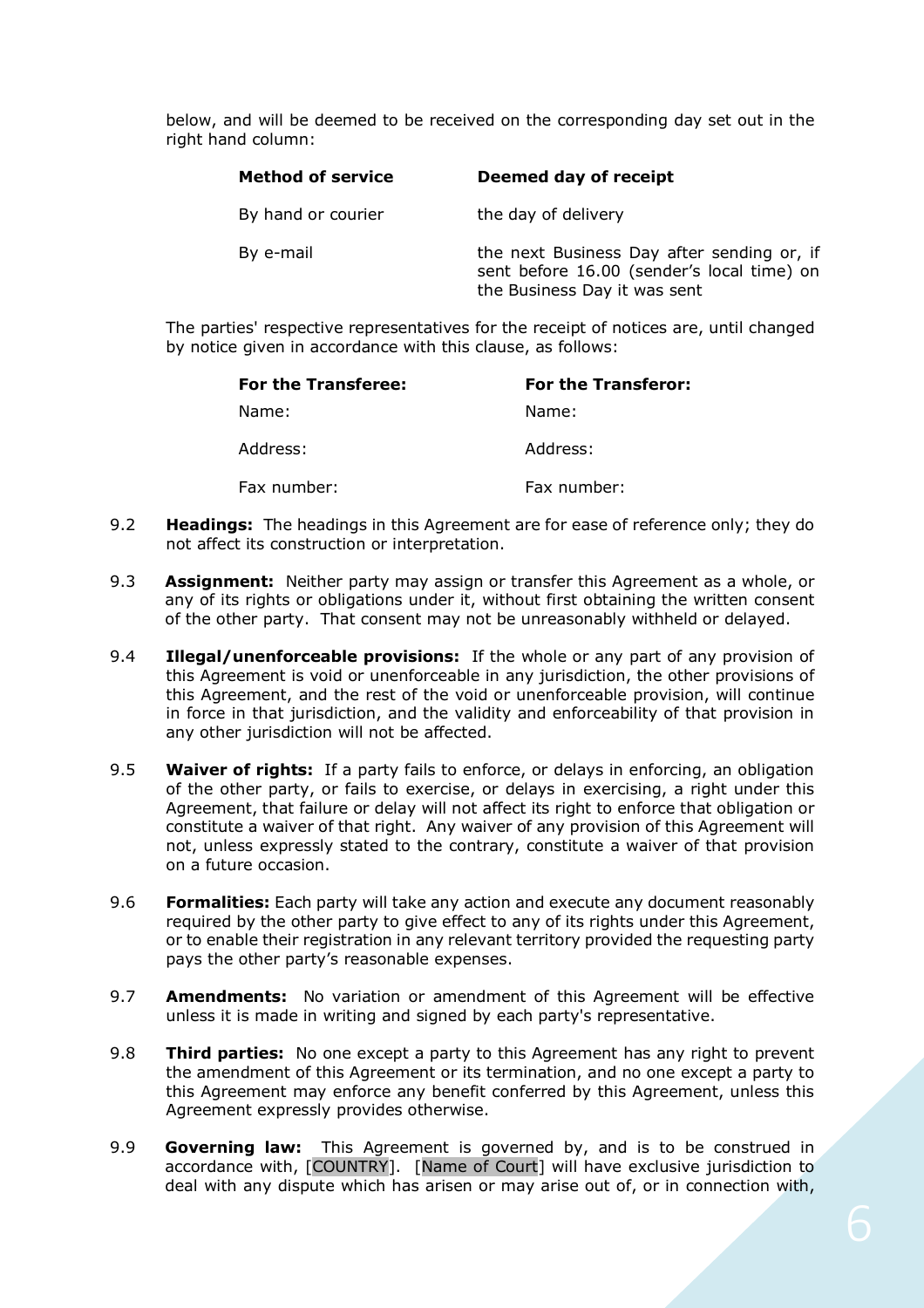this Agreement, except that either party may bring proceedings for an injunction in any jurisdiction.

9.10 **Escalation:** If the parties are unable to reach agreement on any issue concerning this Agreement within 14 days after one party has notified the other of that issue, they will refer the matter to [*insert officer*] in the case of the Transferee, and to [*insert officer*] in the case of the Transferor in an attempt to resolve the issue within 14 days after the referral. Either party may bring proceedings in accordance with clause 9.9 if the matter has not been resolved within that 14 day period, and either party may apply to the court for an injunction whether or not any issue has been escalated under this clause.

**SIGNED** for and on behalf of the **SIGNED** for and on behalf of the Transferee: Transferor:

Name

Name

Position

Position

**Signature** 

**Signature**